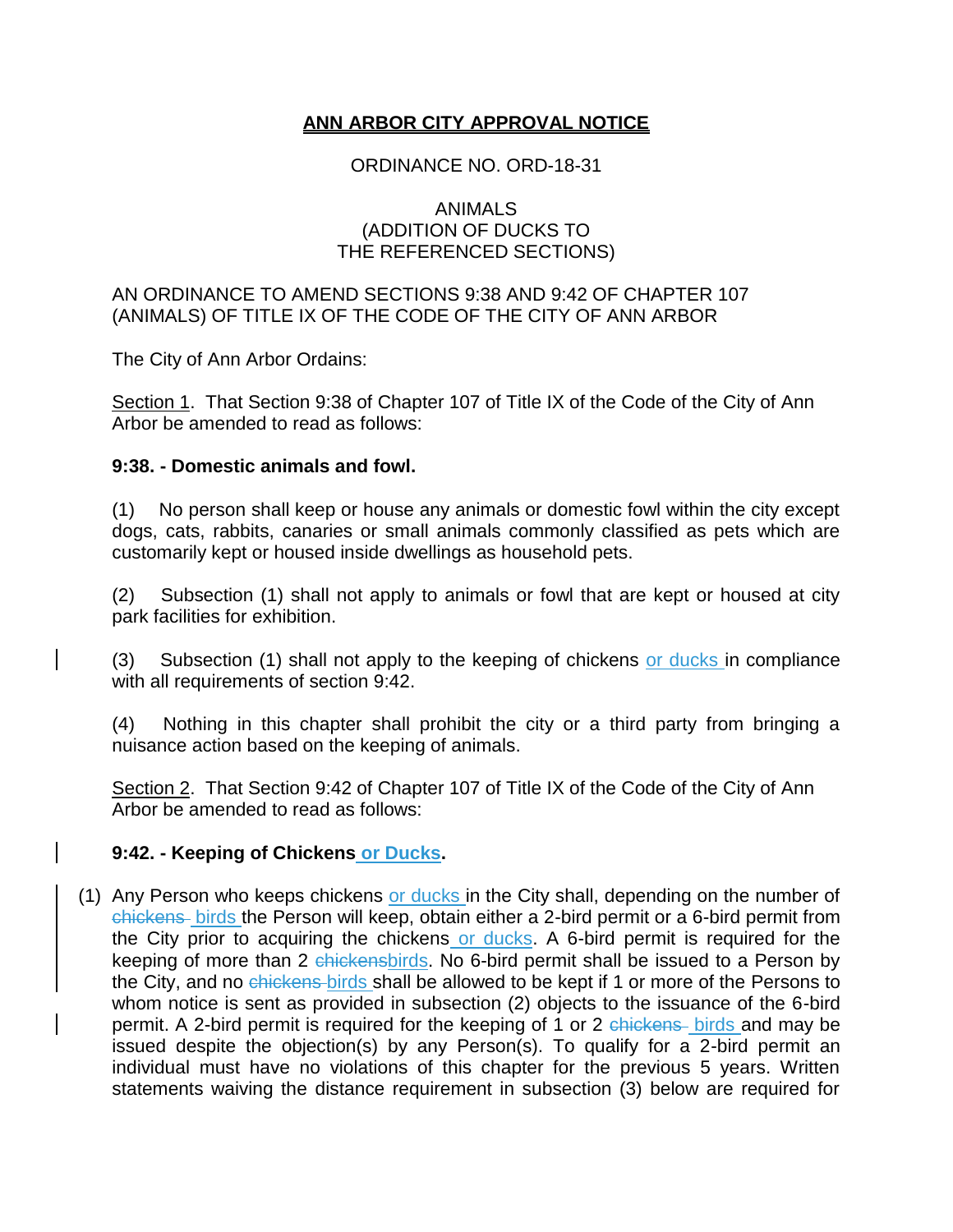both 2-bird and 6-bird permits and shall be submitted at the time of application and become a part of the permit if issued. Application shall be made to the City Clerk and the fee for the permit shall be as determined by Council resolution.

Six-bird permits expire and become invalid 5 years after the date of issuance. 2-bird permits expire and become invalid 1 year after the date of issuance. A Person who wishes to continue keeping chickens birds shall have obtained a new permit on or before the expiration date of the previous permit. Application for a new permit shall be pursuant to the procedures and requirements that are applicable at the time the Person applies for a new permit.

Only as used in this section, the term "bird" means only chickens or ducks or a combination of both.

- (2) Once a completed application form for a 6-bird permit and application fee have been submitted to the City Clerk, the City Clerk shall, within 10 business days, send written notice of the application for a 6-bird permit to all owners of Adjacent Property as shown in the City Assessor's records.
	- (a) For purposes of this section, "Adjacent Property" means all parcels of property that the applicant's property comes into contact with at 1 or more points, except for parcels that are legally adjacent to but are in fact separated from the applicant's property by a Street or private street.
	- (b) The written notice described in this subsection shall be sent to the address(es) of all owner(s) of Adjacent Property, and also to the physical property address of an Adjacent Property, if the address of the owner of an Adjacent Property is different from the physical property address.
	- (c) If the applicant for the 6-bird permit is not the owner of the property on which the applicant wants to keep chickensbirds, the applicant must also provide the written consent of the owner of the property. Without such written consent, the application for the 6-bird permit may not be granted.
	- (d) The application for the 6-bird permit may not be granted if, within 21 days from the mailing of the written notice of the application, the City Clerk receives any objection to the issuance of a 6-bird permit from any owner or tenant of any Adjacent Property.
	- (e) A 6-bird permit shall be issued to the applicant if the City Clerk receives no objections to the issuance of a 6-bird permit from any owner or tenant of any Adjacent Property within 21 days from the mailing of the written notice of the application and all other requirements are met.
- (3) Notwithstanding the issuance of a permit by the City, private restrictions on the use of property shall remain enforceable and take precedence over a permit. Private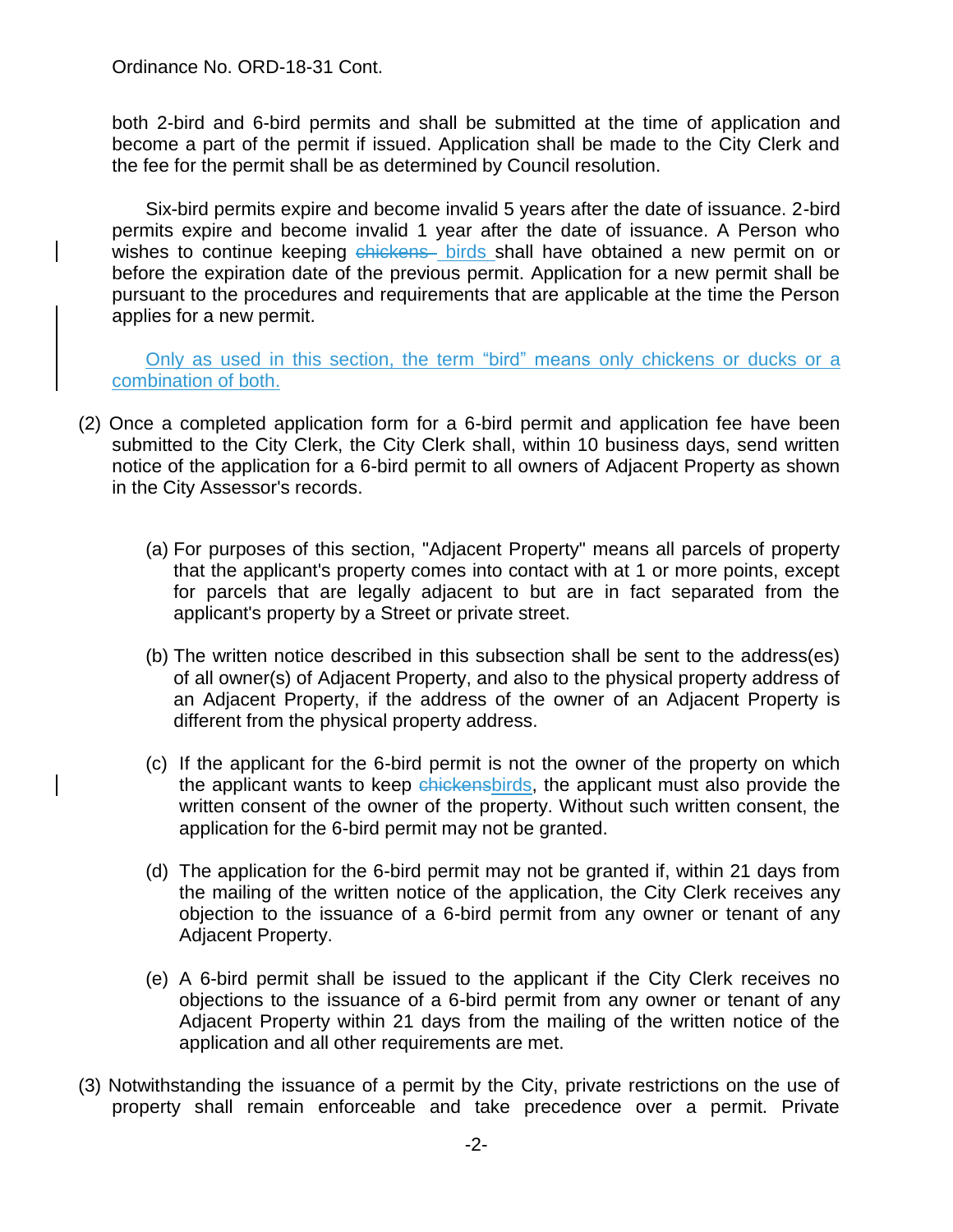restrictions include but are not limited to deed restrictions, condominium master deed restrictions, neighborhood association by-laws, and covenant deeds. A permit issued to a Person whose property is subject to private restrictions that prohibit the keeping of chickens birds is void. The interpretation and enforcement of the private restriction is the sole responsibility of the private parties involved.

- (4) A Person who keeps or houses chickens birds on a property shall comply with all of the following requirements:
	- (a) Have been issued the permit required under subsection (1) of this section.
	- (b) Keep no more than 6 chickens birds if the Person has been issued a 6-bird permit and keep no more than 2 chickens birds if the Person has been issued a 2-bird permit.
	- (c) The principal use of the Person's property is for a single-family dwelling, 2-family dwelling, or a primary or secondary school.
	- (d) No Person shall keep any rooster (male chicken). Both drakes (male ducks) and hen ducks (female ducks) may be kept.
	- (e) No Person shall slaughter any chickens or ducks.
	- (f) The chickens birds shall be provided with a covered enclosure and must be kept in the covered enclosure or a fenced enclosure at all times. Fenced enclosures are subject to all provisions of Chapter 104 (Fences).
	- (g) A Person shall not keep chickens birds in any location on the property other than in the Backyard. For purposes of this section, "Backyard" means that portion of a lot enclosed by the property's rear lot line and the side lot lines to the points where the side lot lines intersect with an imaginary line established by the rear of the single-family or 2-family structure and extending to the side lot lines. For properties where the principal use is a primary or secondary school, a Person shall not keep chickens birds in that property's front setback as defined under Chapter 55 of this Code.
	- (h) No covered enclosure or fenced enclosure shall be located closer than 10 feet to any property line of an Adjacent Property.
	- (i) All enclosures for the keeping of chickens birds shall be so constructed or repaired as to prevent rats, mice, or other rodents from being harbored underneath, within, or within the walls of the enclosure. A covered enclosure or fenced enclosure shall not be located closer than 40 feet to any residential structure on an Adjacent Property provided, however, this requirement can be waived as follows: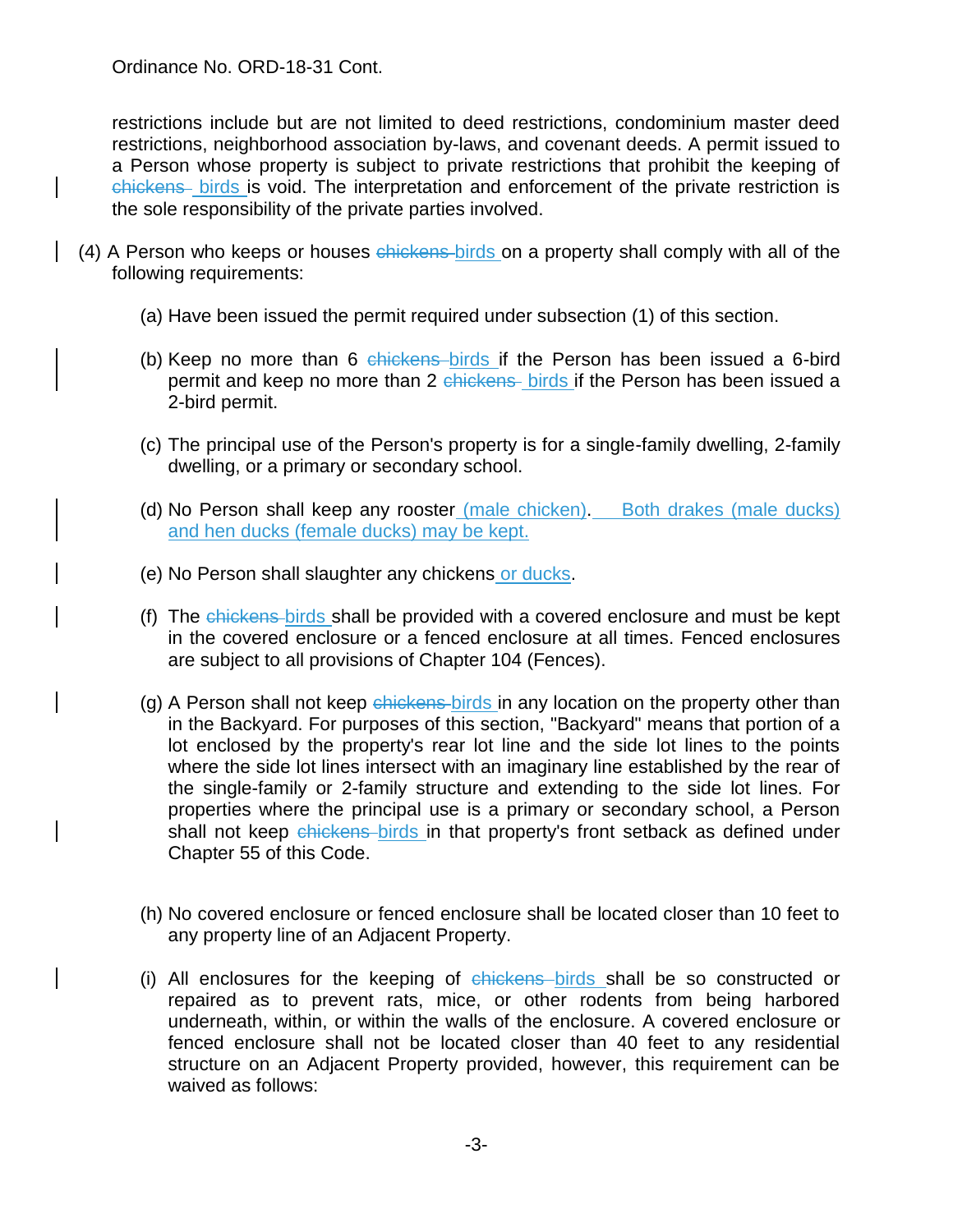- (i) If the principal use of applicant's property is for a single-family dwelling, or a primary or secondary school, to obtain such a waiver the applicant shall present at the time of applying for a permit the written statements of all owners of Adjacent Property that there is no objection to the issuance of the permit.
- (ii) If the principal use of the applicant's property is for a 2-family dwelling, to obtain such a waiver the applicant shall present at the time of applying for a permit the written statements of all Adjacent Property and of the occupants of the other dwelling stating that there is no objection to the issuance of the permit.
- (i) All enclosures for the keeping of chickens birds shall be so constructed or repaired as to prevent rats, mice, or other rodents from being harbored underneath, within, or within the walls of the enclosure.
- (k) All feed and other items associated with the keeping of chickens birds that are likely to attract or to become infested with or infected by rats, mice, or other rodents shall be protected so as to prevent rats, mice, or other rodents from gaining access to or coming into contact with them.
- (l) If the above requirements are not complied with, the City may revoke any permit granted under this section and/or initiate prosecution for a civil infraction violation.
- (5) A Person who has been issued a permit shall submit it for examination upon demand by any police officer or code enforcement officer.
- (6) Permits that were issued under this section when the maximum number of chickens allowed was 4 chickens and before the effective date of the amendment to this section that increased the maximum number of chickens allowed to 6 under a 6-bird permit shall continue to allow a maximum number of only 4 chickens until the permit expires. A Person may keep more than 4 chickens and up to a maximum of 6 chickens only by obtaining a new 6-bird permit on or after the effective date of the amendment to this section that increased the maximum number of chickens allowed to 6.
- (7) Permits that were issued under this section when only chickens were allowed and before the effective date of the amendment adding ducks to this section shall continue to allow only chickens until the permit expires. A Person may keep ducks only by obtaining a new 6-bird permit on or after the effective date of the amendment to this section that added ducks to this section.

Section 3. This Ordinance shall take effect ten days after passage and publication.

Jacqueline Beaudry, Ann Arbor City Clerk